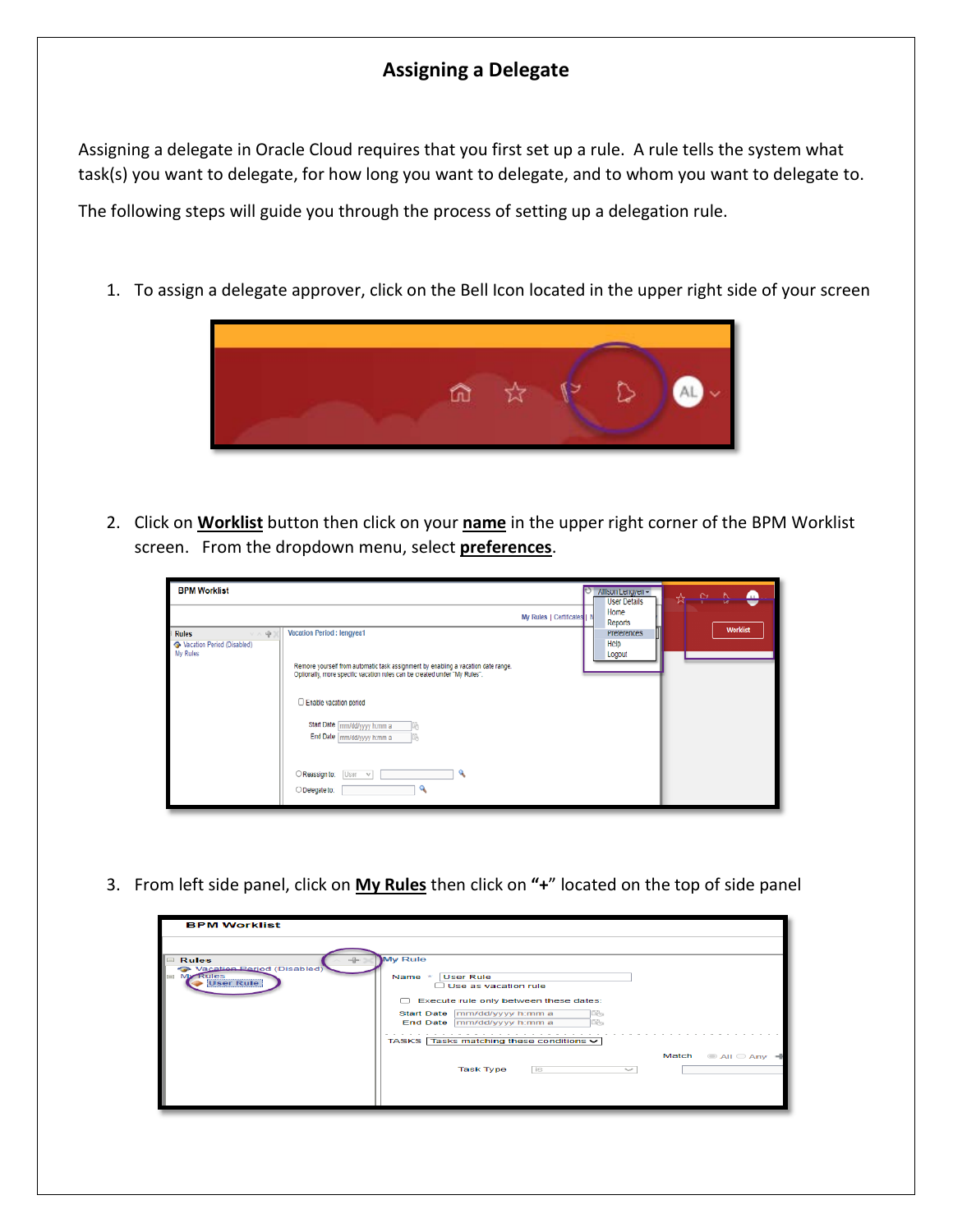4. Now create the delegation rule. Enter Rule **Name** such as *Absence Request Approver*, Enter **Dates** the Rule should remain active, then **Search** for the task you want to Delegate.

| My Rule<br>Absence Request Approver<br>Name <sup>3</sup><br>$\Box$ Use as vacation rule |                          |  |  |  |  |  |
|-----------------------------------------------------------------------------------------|--------------------------|--|--|--|--|--|
| Execute rule only between these dates:<br>$\blacktriangledown$                          |                          |  |  |  |  |  |
| 11/05/2020 11:56 AM<br>r.<br>Start Date<br>11/06/2020 11:56 AM<br>End Date<br>Lò.       |                          |  |  |  |  |  |
| TASKS Tasks matching these conditions ↓                                                 |                          |  |  |  |  |  |
|                                                                                         | ◉ All ◯ Any + F<br>Match |  |  |  |  |  |
| <b>Task Type</b><br>İS<br>$\sim$                                                        | 3<br>AbsencesApproval    |  |  |  |  |  |
|                                                                                         |                          |  |  |  |  |  |
|                                                                                         |                          |  |  |  |  |  |
|                                                                                         |                          |  |  |  |  |  |

5. From the Search bar, enter **%Absence** to locate all of the Absence related tasks. Select the task Absence Approver and click Ok. A "%" is known as a wildcard in Oracle and is used to search for any tasks containing the word you are searching for.

| <b>My Rule</b> |                                                                                                                                                                                                                                                                                                                                                                                                                                                                                                                                                                                                                                                                          |                                                                                                                                                                                                                              |
|----------------|--------------------------------------------------------------------------------------------------------------------------------------------------------------------------------------------------------------------------------------------------------------------------------------------------------------------------------------------------------------------------------------------------------------------------------------------------------------------------------------------------------------------------------------------------------------------------------------------------------------------------------------------------------------------------|------------------------------------------------------------------------------------------------------------------------------------------------------------------------------------------------------------------------------|
| Name $*$       | Absence Request Approver<br>$\Box$ Use as vacation rule                                                                                                                                                                                                                                                                                                                                                                                                                                                                                                                                                                                                                  |                                                                                                                                                                                                                              |
|                | Z Execute rule only between these dates:                                                                                                                                                                                                                                                                                                                                                                                                                                                                                                                                                                                                                                 |                                                                                                                                                                                                                              |
|                | Start Date 11/05/2020 11:56 AM<br>le.<br>End Date 11/06/2020 11:56 AM<br>le.                                                                                                                                                                                                                                                                                                                                                                                                                                                                                                                                                                                             |                                                                                                                                                                                                                              |
|                | TASKS Tasks matching these conditions v                                                                                                                                                                                                                                                                                                                                                                                                                                                                                                                                                                                                                                  |                                                                                                                                                                                                                              |
|                | Match $\odot$ All $\odot$ Any $\blacksquare$                                                                                                                                                                                                                                                                                                                                                                                                                                                                                                                                                                                                                             |                                                                                                                                                                                                                              |
|                | <b>Task Type</b><br><b>is</b><br>$\sim$<br><b>Task Type Browser</b>                                                                                                                                                                                                                                                                                                                                                                                                                                                                                                                                                                                                      | $\propto$<br>$\overline{\mathbf{x}}$                                                                                                                                                                                         |
|                | %Absence<br>Search                                                                                                                                                                                                                                                                                                                                                                                                                                                                                                                                                                                                                                                       |                                                                                                                                                                                                                              |
| <b>ACTION</b>  | <b>Process Name</b><br><b>Task Type</b><br><b>Description</b><br>AbsenceApprovalSer<br>HcmEmploymentAbsenc<br>AbsenceCaseHuman<br>HcmEmploymentAbsenc<br>AbsenceCatchAllExc<br>HcmEmploymentAbsenc<br>HcmGbIAbsencesRecor<br>AbsenceMultiAssign<br>AbsencePlanBalance<br>HcmGblAbsencesRecor<br>AbsencePlanBalance<br>HcmGblAbsencesRecor<br>AbsencePlanBalance<br>HcmGbIAbsencesRecor<br>AbsencePlanBalance<br>HcmGblAbsencesRecor<br>HcmEmploymentAbsenc<br>AbsencesApproval<br>AbsencesApprovalsT HcmGbIAbsencesRecor<br>PrcPoApprovalComposite<br>AcknowledgmentRej<br>ActivateQuotaPlanFvi<br>SalesTerrMgmtQuotasPl<br>ActivityManagement<br>FinCollActivityManagem | Outcomes<br>Ok<br>Approve, Reject<br>Ok<br>Approve, Reject<br>Approve, Reject<br>Ok<br>Approve, Reject<br>Ok<br>Approve, Reject<br>Approve, Reject<br>Approve, Reject<br>Ok.<br>lelegates.<br>Complete<br>rule.<br>OK Cancel |
|                |                                                                                                                                                                                                                                                                                                                                                                                                                                                                                                                                                                                                                                                                          |                                                                                                                                                                                                                              |
|                |                                                                                                                                                                                                                                                                                                                                                                                                                                                                                                                                                                                                                                                                          |                                                                                                                                                                                                                              |